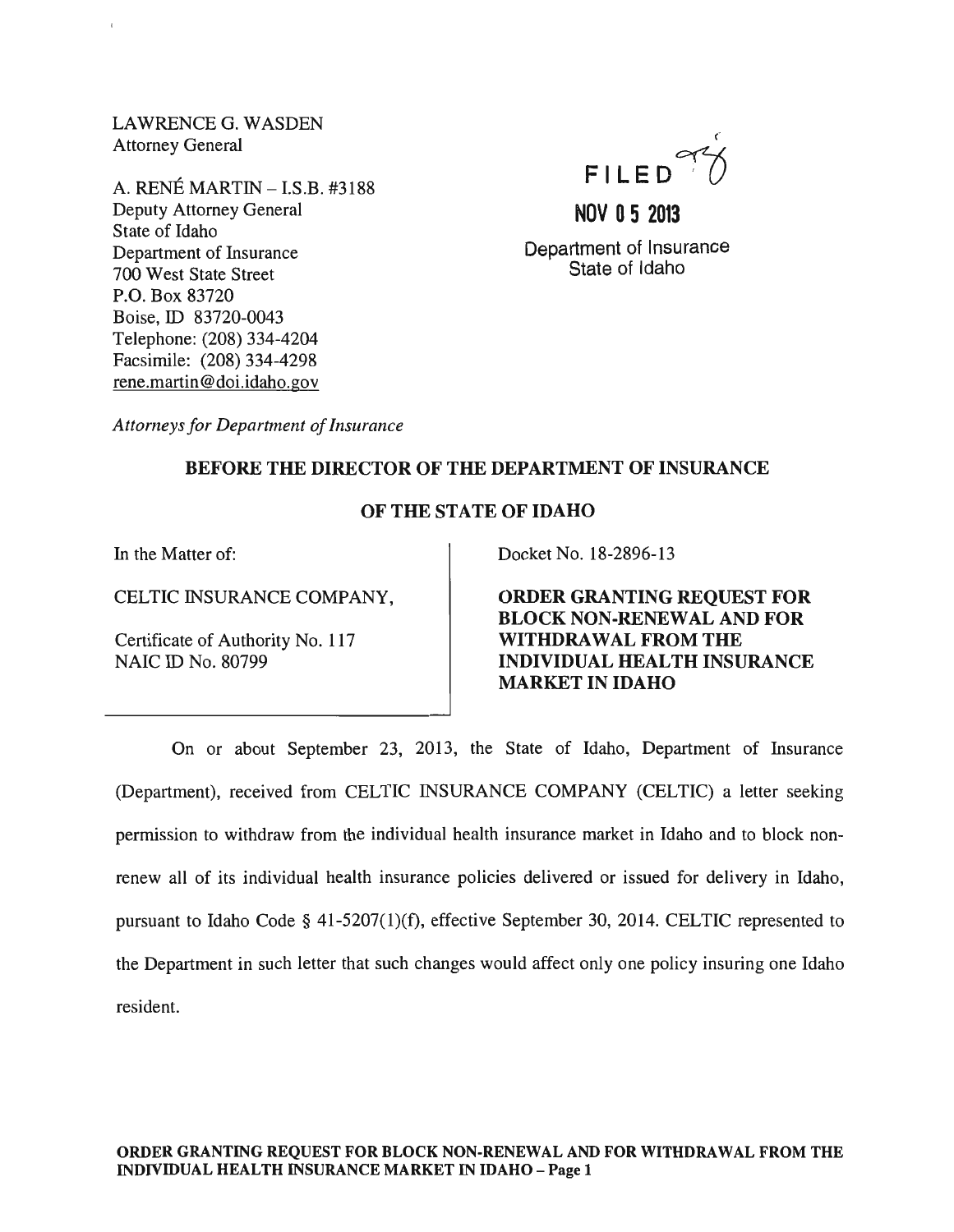CELTIC represents to the Department that it will provide a minimum of one hundred eighty (180) days' written notice to any affected Idaho policyholders of its intent to non-renew the subject policies.

CELTIC further represents that it intends to withdraw from the individual health insurance market in Idaho and acknowledges that, pursuant to Idaho Code § 41-5207(2), it will be prohibited from offering and writing any new such business in such market in Idaho for five (5) years from September 23, 2013, the date of CELTIC's notice to the Department, as referenced above.

The Director, having reviewed the foregoing and the requirements of Idaho Code §§ 41- 1841 and 41-5207, and good cause appearing therefor;

THE DIRECTOR HEREBY FINDS that the proposed block non-renewal complies with the notice requirements set forth in Idaho Code  $\S\S 41-1841(1)$  and  $41-5207(1)(f)$ .

NOW THEREFORE, IT IS HEREBY ORDERED that CELTIC is authorized, pursuant to Idaho Code §§ 41-1841 and 41-5207(1)(f), to effectuate a block non-renewal of all of its individual health insurance policies in Idaho, effective September 30, 2014, which change will affect one Idaho resident. FURTHER, CELTIC shall provide written notice of not less than one hundred eighty (180) days to any Idaho policyholders that may be affected by the non-renewals authorized by this order in accordance with the notice provisions included in the company's applicable insurance policies and in Idaho Code § 41-5207.

IT IS HEREBY FURTHER ORDERED that CELTIC is prohibited from offering and writing any new business in the individual health insurance market in Idaho prior to September 23,2018, pursuant to Idaho Code § 41-5207(2).

THIS ORDER is a final order of the Director and is EFFECTIVE IMMEDIATELY.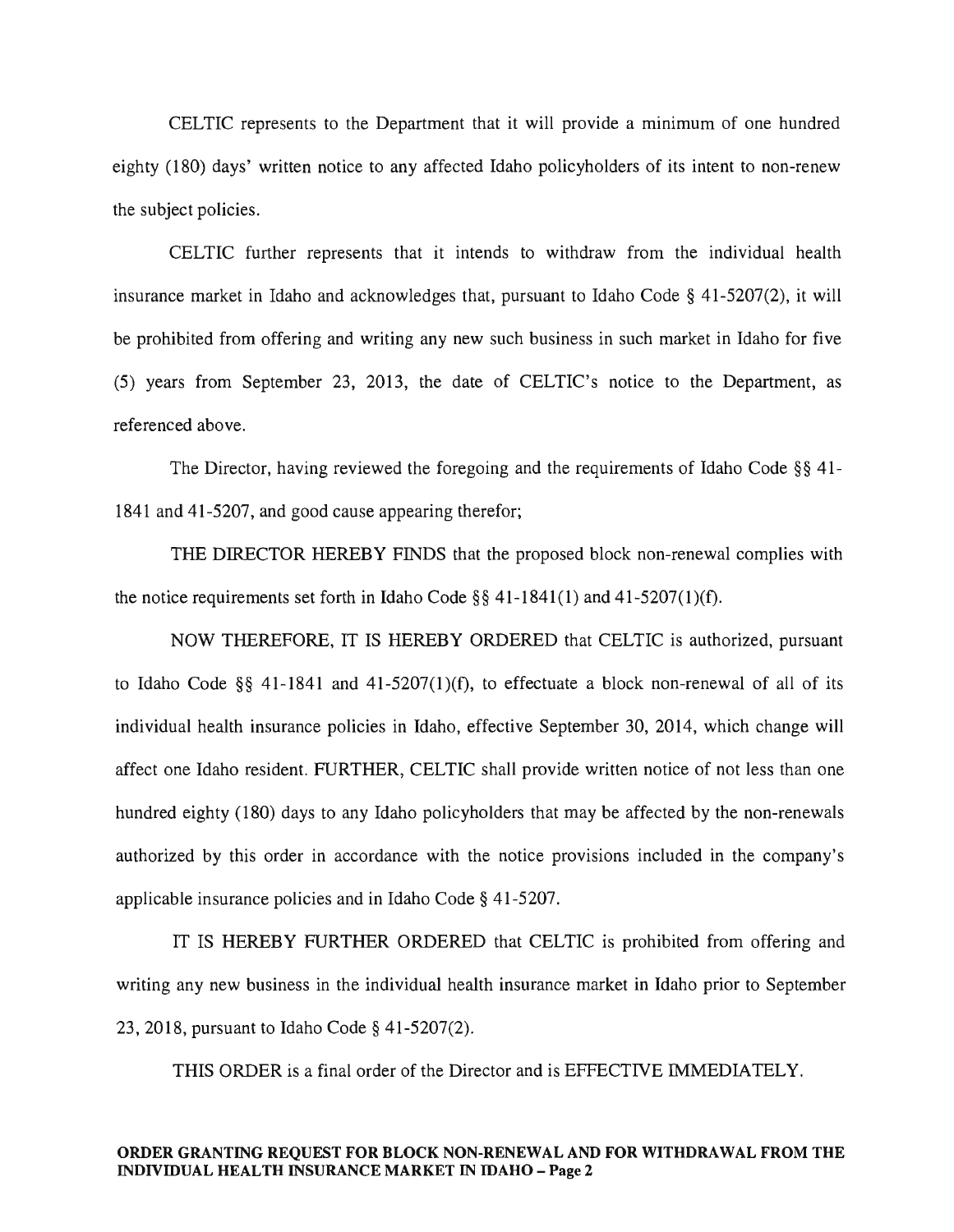DATED this  $\mathbf{1}$   $\mathbf{1}$  day of November, 2013.

STATE OF IDAHO DEPARTMENT OF INSURANCE

William Jeal

Director

## NOTIFICATION OF RIGHTS

This is a final order of the Director. Any party may file a motion for reconsideration of this final order within fourteen (14) days of the service date of this order. The agency will dispose of the petition for reconsideration within twenty-one (21) days of its receipt, or the petition will be considered denied by operation of law. *See* Idaho Code § 67-5246(4).

Pursuant to Idaho Code §§ 67-5270 and 67-5272, any party aggrieved by this final order or orders previously issued in this case may appeal this final order and all previously issued orders in this case to district court by filing a petition in the district court of the county in which:

- i. A hearing was held,
- ii. The final agency action was taken,
- iii. The party seeking review of the order resides, or operates its principal place of business in Idaho, or
- iv. The real property or personal property that was the subject of the agency action is located.

. An appeal must be filed within twenty-eight (28) days of (a) the service date of this final order, (b) an order denying petition for reconsideration, or (c) the failure within twenty-one (21) days to grant or deny a petition for reconsideration, whichever is later. *See* Idaho Code § 67